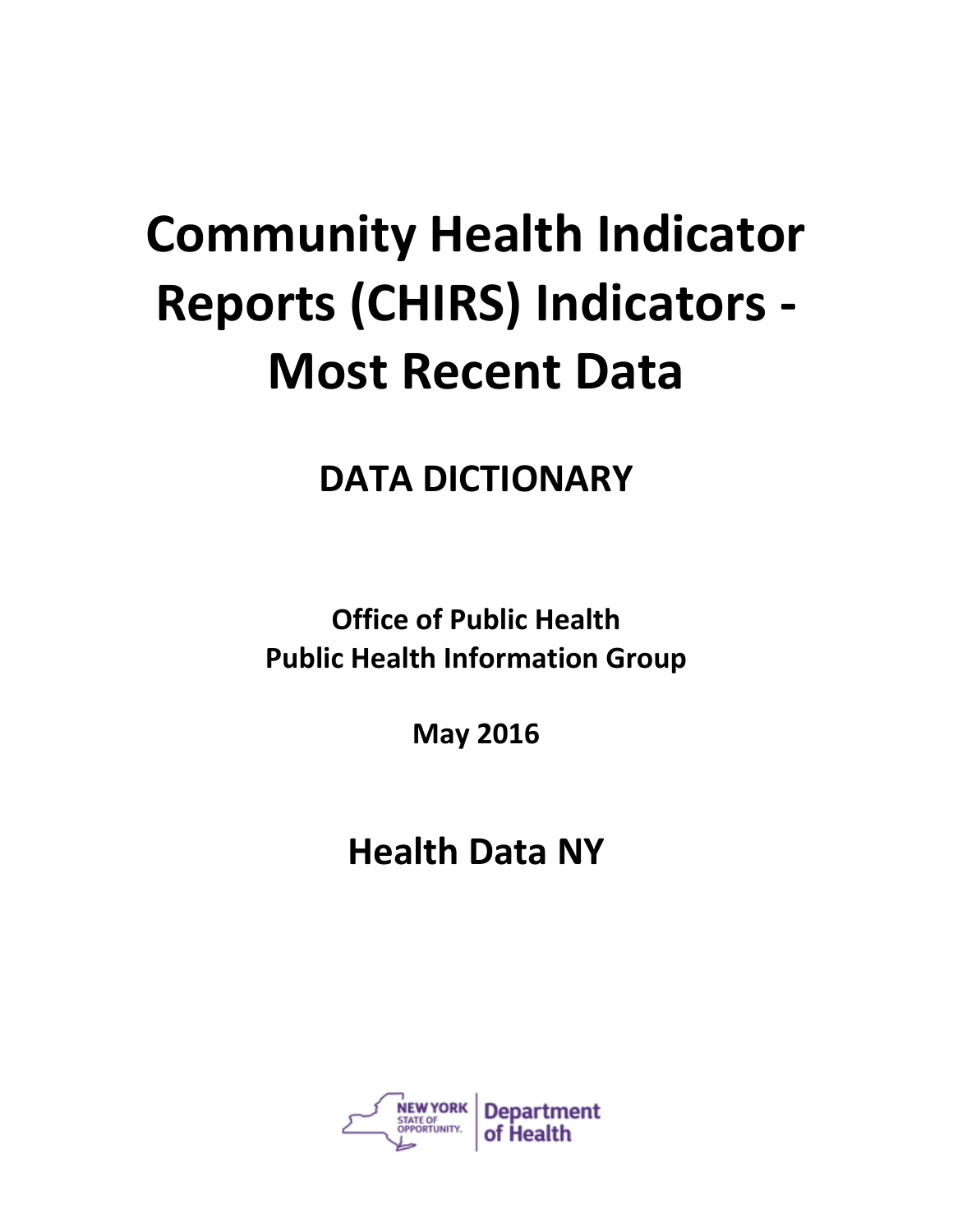| <b>Field</b>   | <b>Field Name</b>   | <b>Field</b> | <b>Format</b> | <b>Format Note</b> | <b>Description</b>      |
|----------------|---------------------|--------------|---------------|--------------------|-------------------------|
| <b>Number</b>  |                     | <b>Size</b>  |               |                    |                         |
| $\mathbf{1}$   | <b>County Name</b>  | 35           | Alphanumeric  | Text               | <b>Full County Name</b> |
| $\overline{2}$ | <b>Health Topic</b> | $1\,$        | Number        | Integer            | <b>Health Topic ID</b>  |
|                | Number              |              |               |                    | number                  |
| 3              | <b>Health Topic</b> | 120          | Alphanumeric  | Text               | Full title for the      |
|                |                     |              |               |                    | specific Health         |
|                |                     |              |               |                    | Topic area              |
| 4              | Indicator           | 6            | Alphanumeric  | <b>Text</b>        | Unique indicator        |
|                | Number              |              |               |                    | number                  |
| 5              | Indicator           | 200          | Numeric       | <b>Text</b>        | <b>Full text</b>        |
|                |                     |              |               |                    | description of the      |
|                |                     |              |               |                    | indicator               |
| 6              | <b>Event Count</b>  | 12           | Numeric       | Integers with      | Total event count       |
|                |                     |              |               | commas             | over the time           |
|                |                     |              |               |                    | period for the          |
|                |                     |              |               |                    | data years.             |
|                |                     |              |               |                    | Numerator for           |
|                |                     |              |               |                    | rate computations       |
| $\overline{7}$ | Average Number      | 12           | Numeric       | Integers with      | Annual average of       |
|                | of Denominator      |              |               | commas             | the target              |
|                |                     |              |               |                    | population over         |
|                |                     |              |               |                    | the time period         |
|                |                     |              |               |                    | for the data years.     |
|                |                     |              |               |                    | Denominator for         |
|                |                     |              |               |                    | rate computations       |
| 8              | <b>Measure Unit</b> | 12           | Alphanumeric  | Text               | Result type, rate       |
|                |                     |              |               |                    | or percentage           |
| 9              | Percentage/Rate     | 12           | Numeric       | Numeric with       | Indicator value         |
|                |                     |              |               | decimal            |                         |
| 10             | Lower limit of      | 8            | Alphanumeric  | Text               | Lower limit of 95%      |
|                | 95% CI              |              |               |                    | Confidence              |
|                |                     |              |               |                    | Intervals for           |
|                |                     |              |               |                    | percentage              |
|                |                     |              |               |                    | estimates from          |
|                |                     |              |               |                    | survey data             |
| 11             | Upper limit of      | 8            | Alphanumeric  | Text               | Upper limit of          |
|                | 95% CI              |              |               |                    | 95% Confidence          |
|                |                     |              |               |                    | Intervals for           |
|                |                     |              |               |                    | percentage              |